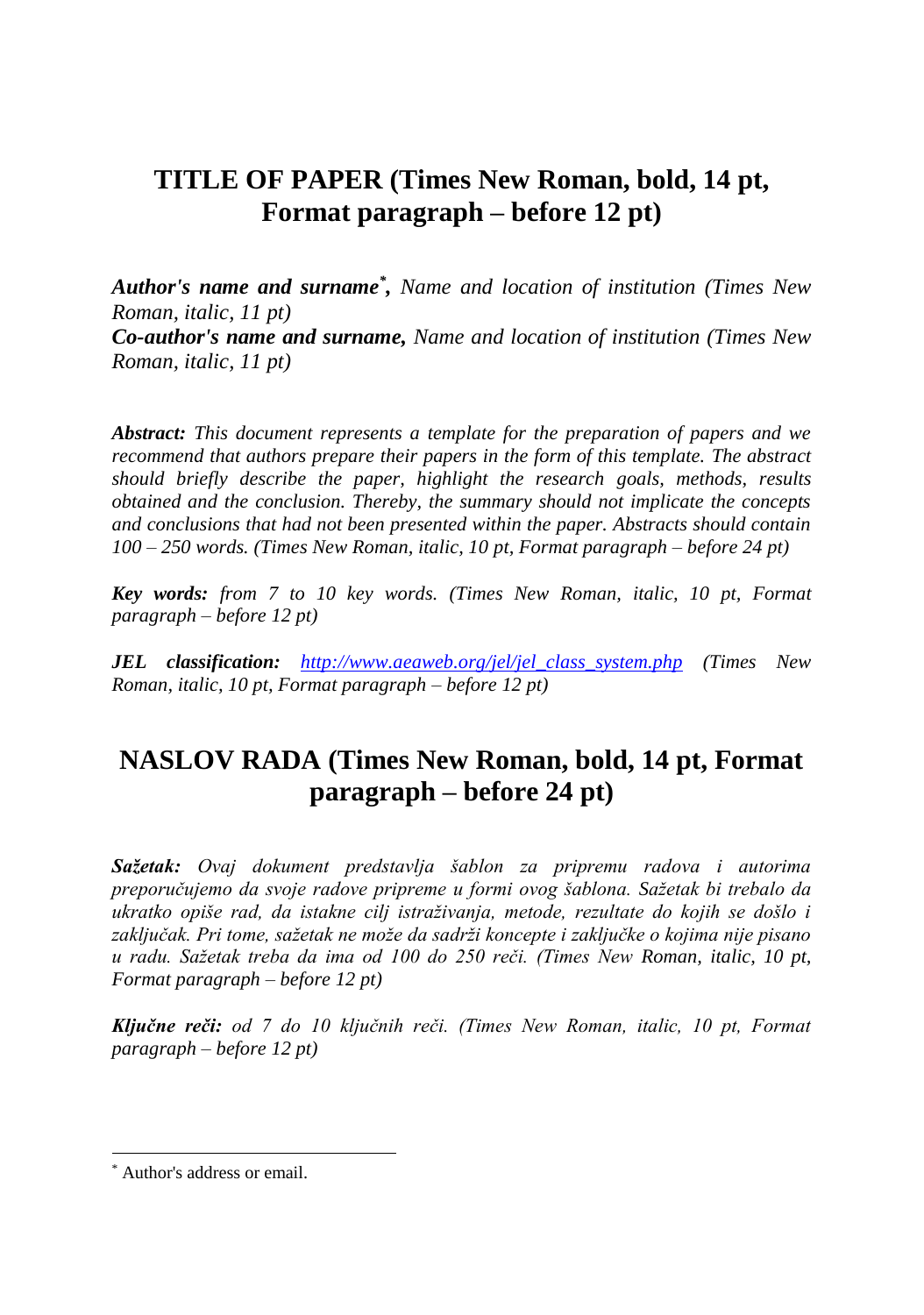## **1. INTRODUCTION (Times New Roman, bold, 12 pt, Format Paragraph - before 24 pt, center)**

The International Journal of Economic Policy and Practice publishes original scientific papers, review articles and professional papers. The authors should submit to the Editorial Board only the papers that have not been previously published and, simultaneously, in the process of reviewing by any other magazine.

Any opinion that the author expresses or presents within the paper is solely his/her responsibility. Editor, the Editorial Board, publisher and reviewer are not responsible for the opinions expressed in the papers. All papers will be anonymously reviewed. Papers should be prepared according to the standards of the International Journal of Economic Policy and Practice. Papers that are not adequately prepared will not be reviewed.

We recommend that the authors use this template for the text layout. All the necessary parameters (page size, styles used for formatting) are defined in this example. If authors do not want to use the template, they can follow instructions given further in the text.

Papers should be submitted in one of the following languages: Serbian and English. The paper should be written in "MS Word" processor. The paper should consist of up to fifteen pages (including figures, tables, list of references and appendices).

The paper should be formatted as follows:

- Page format: Custom size (165 x 235 mm).
- Margins: Top 2.5 cm and all the others should be at 2 cm.
- Font: Latin, Times New Roman, font size 11.

 Paragraphs should not be indented. Paragraphs should be separated as follows: Format paragraph – before 6 pt.

- Do not insert page numbers.
- Line spacing: Single.

## **2. THE TITLE OF A CHAPTER (Times New Roman, bold, 12 pt, Format Paragraph - before 12 pt, center)**

Tables and figures should be presented as clearly and economically as possible. The data should be visible at first glance, visually comprehensive and clear. As the journal is printed in black and white, it is recommended that the tables and figures are done in black and white or gray tone.

The same data given in a table or figure should not be repeated in the text, but the author can only refer to them.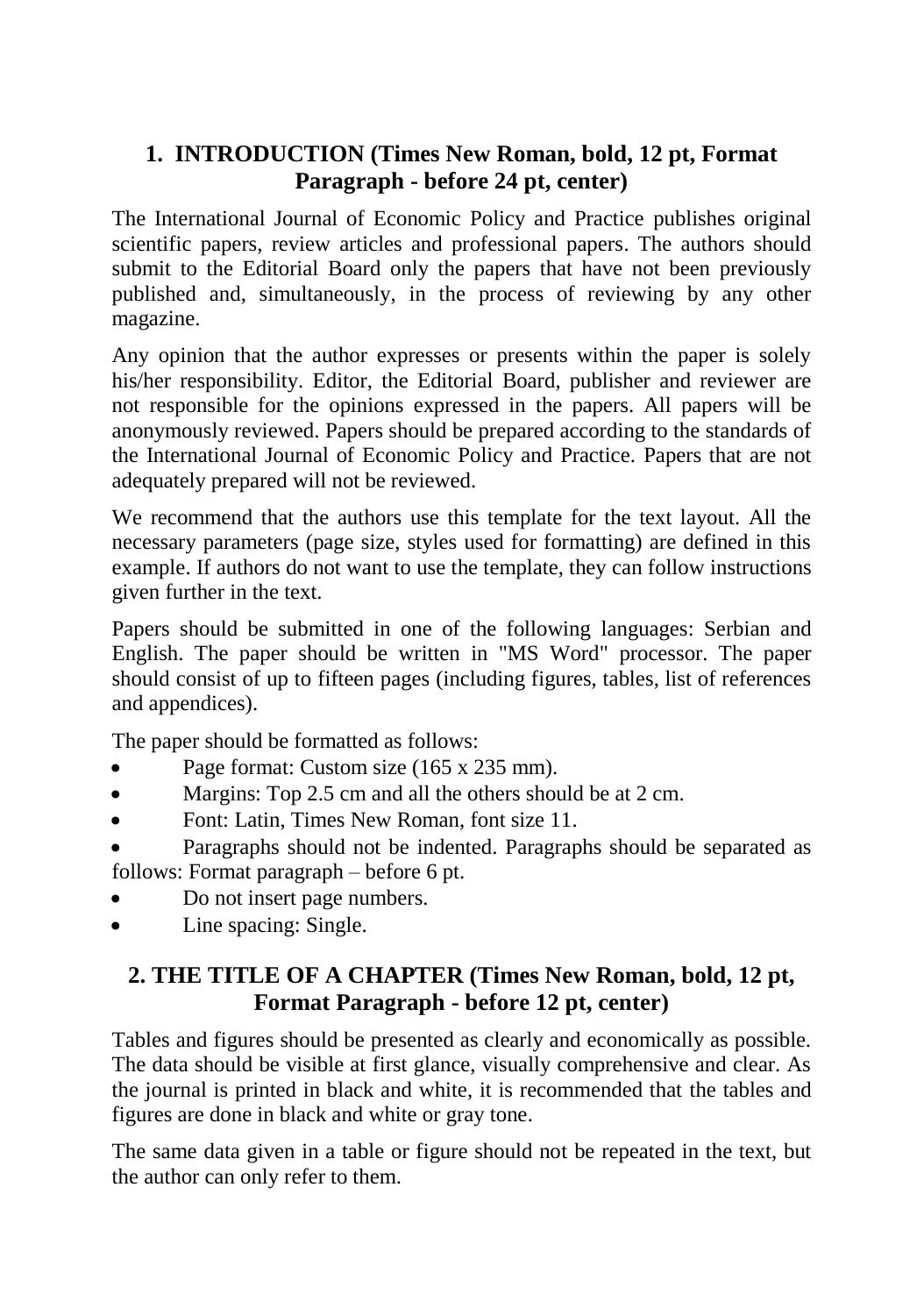Where reference is made to the table (figure) in the text, the source is cited as follows:

*As shown in Table 8 (Figure 2), the number of responses...*

Table caption should be such that it clearly explains the essence of the data in the table. Each table should be marked with a number, and numbering should be done in the order in which a table follows in a text. Table number should be written in Arabic numerals, e.g. Table 1, Table 2, Table 3, etc., and the caption of the table should be given in the next line, *in italics*, with an initial capital letter. Number and the caption of the table are above the table at the left margin.

The font size in the table should be 10 pt, but it is recommended to use the font of the paper's text. Authors should avoid inserting the table that exceeds the length of one page.

Table 1

|  |  |  | The scope of the variance in the space of the questionnaire $EPQ$ |  |
|--|--|--|-------------------------------------------------------------------|--|
|  |  |  |                                                                   |  |

| Component     | The initial solution |                       |                |  |  |  |
|---------------|----------------------|-----------------------|----------------|--|--|--|
|               | The characteristic   | The percentage of the | The cumulative |  |  |  |
|               | root                 | variance              | percentage     |  |  |  |
|               | 3,76                 | 37,65                 | 37,65          |  |  |  |
| $\mathcal{D}$ | 1,45                 | 14,50                 | 52,16          |  |  |  |
|               | 0.93                 | 9,35                  | 61,52          |  |  |  |

*Note.* Retrieved from... (Times New Roman 10 pt, Format paragraph – before 6 pt)

If the tables from other sources are used, they should be credibly copied with the original data (the language of the table should be adjusted to the language of paper) and it is important to indicate the source within the *Note*, according to the APA rules.

If the table is retrieved from another source, the original source is cited in the note of the table, *that is, at the end of the title when it comes to figures*, in the following manner:

 Retrieved from "Article Title", the Author's name, year of publication, *Title of the journal*, issue, p. xx.

 Retrieved from *The title of the book* (p. xx), the Author's name (N. Nikolic), year of publication, Place of publication: Publisher.

 Retrieved from *The website title*, the Author's name, year, Retrieved from [www...com.](http://www.xyz.com/)

Figures should be sent in an electronic form with a resolution of at least 300 dpi (*dots per inch*). The font size in the figure must not be below 8 pt, or above 14pt. Figure caption should be included beneath the figure, provided that the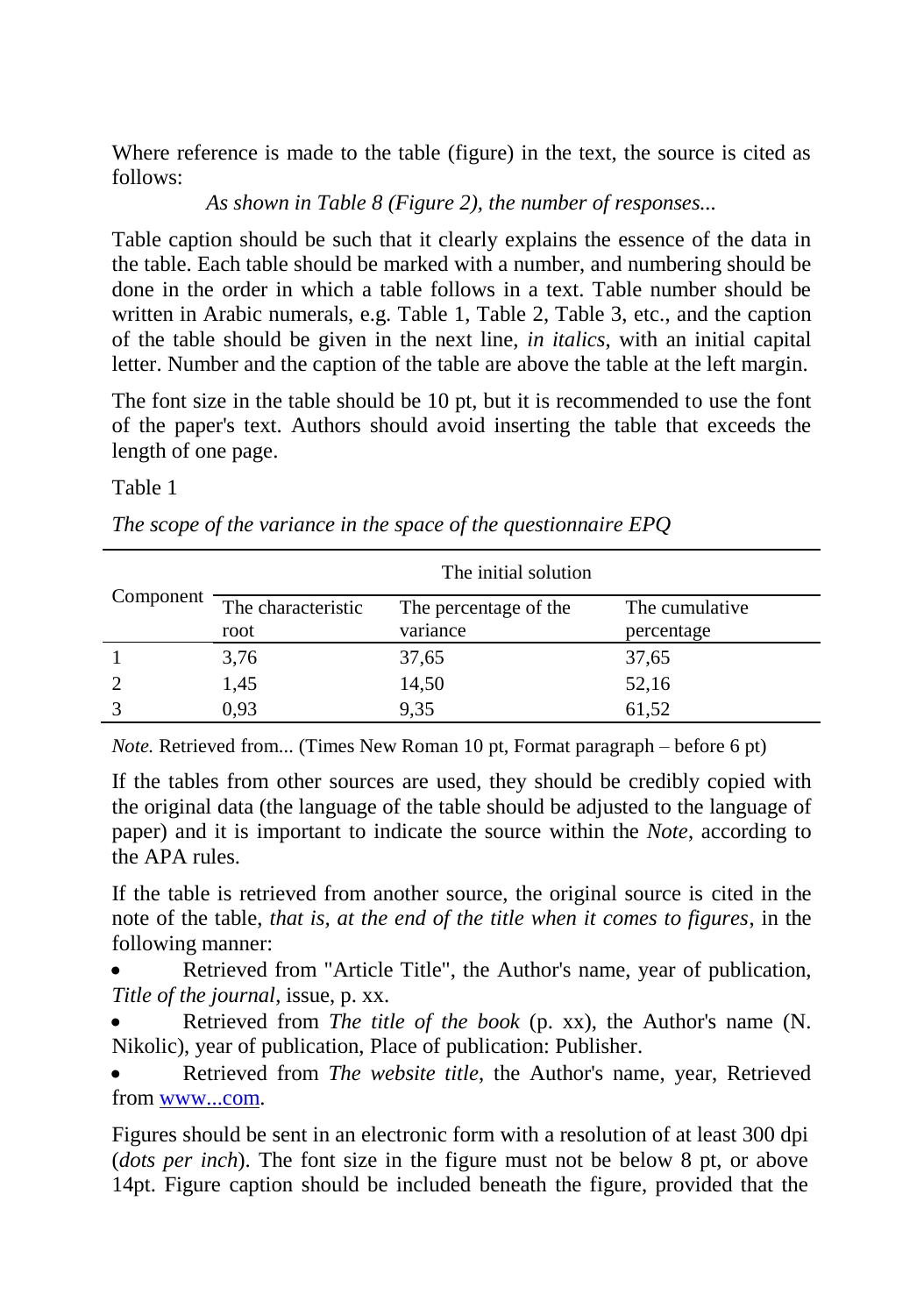word *Figure* is written in *Italic* with an initial capital letter along with the indication of a figure's ordinal number in the paper, also in italics, and the figure name (Times New Roman 10 pt Format Paragraph - before 6 pt).

#### **2.1. SUBTITLES (Times New Roman, bold, 11 pt, Format Paragraph before 12 pt, Left- align text)**

Mathematical equations are given with the numbering on the right side, such as:

$$
P(X = x) = \frac{e^{-\lambda} \lambda^x}{x!}
$$
 (1)

Mathematical equations are inserted by using the *Equation Editor* in "MS Word", within a separate row. The mentioned mathematical equations in the text are referred to by using the number in brackets.

### **3. CONCLUSION (Times New Roman, bold, 12 pt, Format Paragraph - before 12 pt, center)**

Papers for the International Journal of Economic Policy and Practice should be submitted electronically via the *South-East European Journals Production Assistant* web portal. Web address is: [http://aseestant.ceon.rs/index.php/skolbiz.](http://aseestant.ceon.rs/index.php/skolbiz)

Detailed instructions on the application for the web portal, submission of papers and active monitoring of the progress of the paper's editing process, can be found at the official website of the journal.

## **REFERENCES (Times New Roman, bold, 12 pt, Format** P**aragraph – before 12 pt, Left- align text)**

Authors are expected to adhere to the rules of referencing using APA standards (6th ed.) The American Psychological Association (APA) is based on the format of references: author - year.

When citing references in the text (In-Text citations), the following must be distinguished:

Direct quotations – use the quotation marks and indicate the page number.

 Indirect quotations, or paraphrasing - it is not necessary to use quotation marks.

Secondary source citations.

The following are the examples of the proper citation in the list of references and In-Text citations: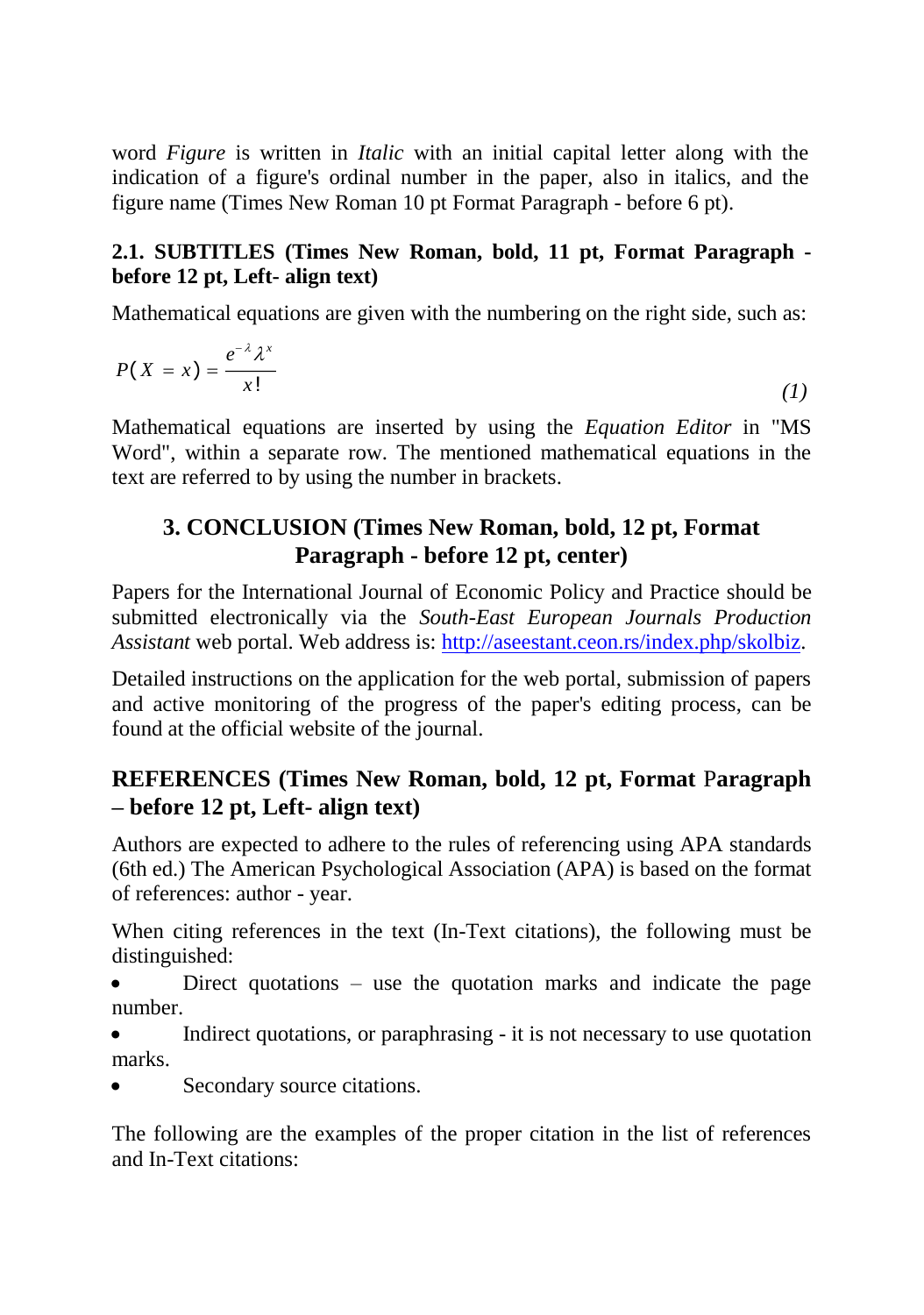| Source type                                              | <b>Citation in the list of references</b>                                                                                                                                                                                                                                                                             | <b>In-Text citations</b>                                                                            |  |
|----------------------------------------------------------|-----------------------------------------------------------------------------------------------------------------------------------------------------------------------------------------------------------------------------------------------------------------------------------------------------------------------|-----------------------------------------------------------------------------------------------------|--|
| Paper in a journal<br>(one author)                       | Adamus, W. (2010). When shall Poland<br>enter the Euro Zone? Decision making<br>with the ANP. The School of Business, 1,<br>$31 - 52$ .                                                                                                                                                                               | (Adamus, 2010),<br>that is, (Adamus,<br>$2010$ , p. 35)                                             |  |
| Paper in a journal<br>(up to six authors)                | Core, J., Guay, W., & Verdi, R. (2006).<br>Agency problems of excess endowment<br>holdings in not-for-profit firms. Journal of<br>Accounting and Economics, 41(3), 307-<br>333. doi:10.1016/j.jacceco.2006.02.001                                                                                                     | The first citation:<br>(Core, Guay, &<br>Verdi, 2006)<br>Repeated citations:<br>(Core et al., 2006) |  |
| Paper in a journal<br>(more than six<br>authors)         | Svetlik, I., Barišić, A. F., Kohont, A.,<br>Petkovič, M., Mirič, A. A, Slavić, A.,<br>Vaupot, Z., & Poór, J. (2010). Human<br>Resource Management in the Countries of<br>the Former Yugoslavia. Review of<br>International Comparative Management,<br>11(5). Retrieved from<br>http://www.rmci.ase.ro/no11vol5/05.pdf | (Svetlik et al.,<br>2010)                                                                           |  |
| <b>Book</b>                                              | Stiglic, Dž. (2004). Protivrečnosti                                                                                                                                                                                                                                                                                   | (Stiglic, 2004)                                                                                     |  |
| (printed version)<br><b>Book</b><br>(electronic version) | globalizacije. Beograd: SBM-x.<br>Wright, R., & Quadrini, V. (2009). Money<br>and Banking. Retrieved from<br>http://catalog.flatworldknowledge.com/boo<br>khub/reader/30?e=wright-chab                                                                                                                                | (Wright, &<br>Quadrini, 2009)                                                                       |  |
| Paper in the<br>scientific<br>conference<br>proceedings  | Stankić, R., & Zečević, A. (2012).<br>Specifičnosti informacionih sistema za<br>podršku platnom prometu. U: Ćirović, G.<br>(ured.), XXXIX Simpozijum o operacionim<br>istraživanjima (247-250). Beograd:<br>Visoka građevinsko-geodetska škola.                                                                       | (Stankić, &<br>Zečević, 2012)                                                                       |  |
| <b>Theses and</b><br>dissertations                       | Black, H. J. (2010). How Business Climate<br>and Political Climate Influence Economic<br>Growth and Economic Development in the<br>American States (Doctoral Dissertation).<br>Retrieved from<br>http://www.library.umaine.edu/theses/pdf/<br>BlackJH2010.pdf                                                         | (Black, 2010)                                                                                       |  |
| <b>Institution as an</b><br><b>Author</b>                | The Belgrade Stock Exchange. Kodeks<br>korporativnog upravljanja. (2008)                                                                                                                                                                                                                                              | (The Belgrade<br>Stock Exchange,<br>2008)                                                           |  |
| <b>Legal</b> act                                         | The Law on Business Companies, Official<br>Gazette of the Republic of Serbia. Br. 36<br>(2011)                                                                                                                                                                                                                        | (The Law on<br><b>Business</b><br>Companies, 2011,<br>Art. 3, para. 1.)                             |  |